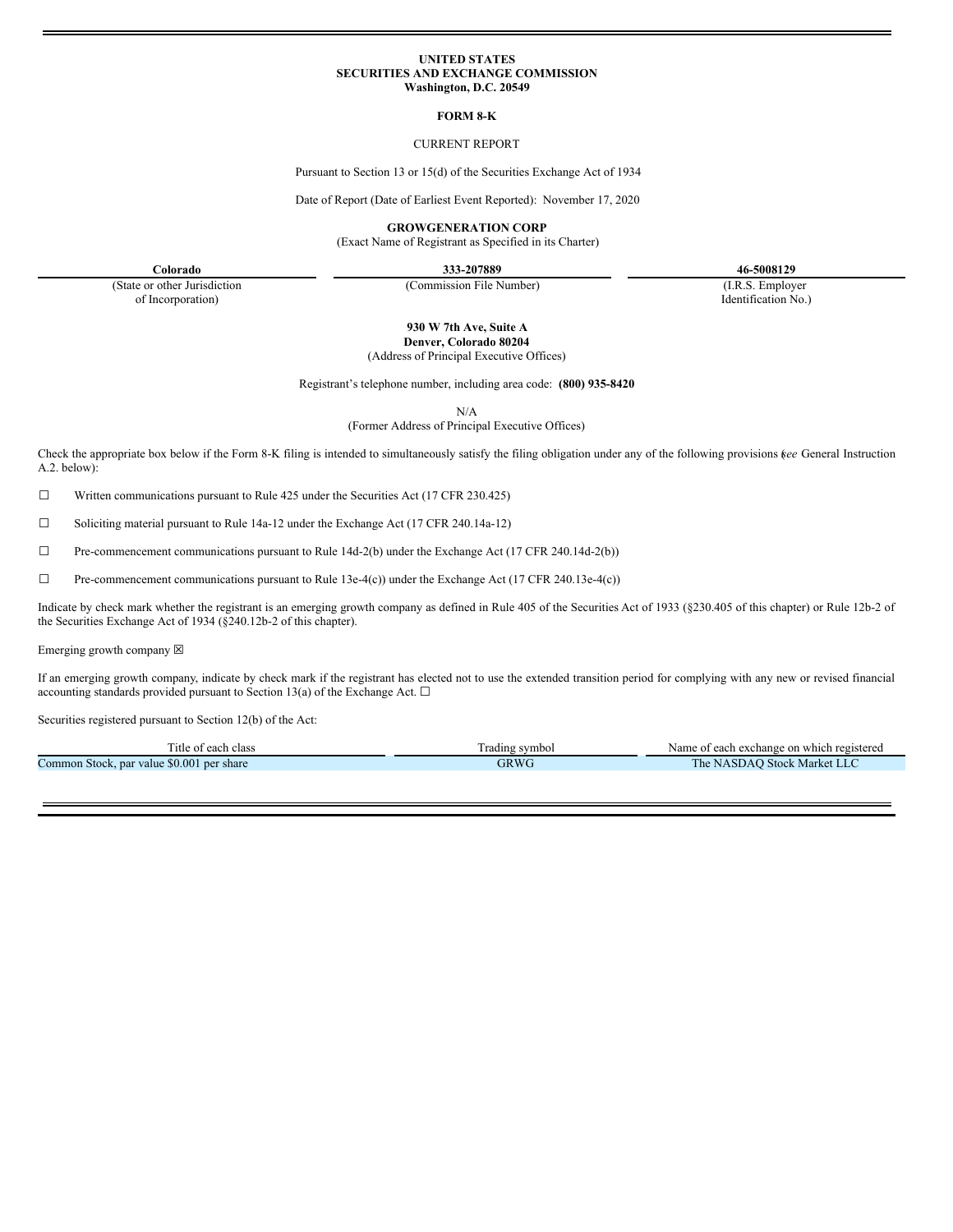### **Section 7 – Regulation FD**

# Item 7.01. Regulation FD Disclosure

On November 17, 2020, GrowGeneration Corp. (the "Company")published a press release announcing the completion of its acquisition of assets fromYeleko, LLC, Yeleko GUI, LLC, Healthy Harvest Hydro-Organics LLC, and Oregon Hydro-Organics LLC (collectively referred to as "The GrowBiz").

A copy of the press release is attached hereto as Exhibit 99.1. The information contained in this Current Report on Form 8-K (including the exhibit) is being furnished and shall not be deemed "filed" for the purposes of Section 18 of the Securities Exchange Act of 1934, as amended (the "Exchange Act"), or otherwise subject to the liabilities of that Section, nor shall it be deemed incorporated by reference in any filing under the Securities Act of 1933, as amended, or the Exchange Act, except as otherwise expressly stated in such filing.

### **Section 9 – Financial Statements and Exhibits**

Item 9.01. Financial Statements and Exhibits

(a) Financial Statements of Business Acquired.

The Company will file any financial statements required by this Item not later than December 31, 2020.

(b) Pro Forma Financial Information.

The Company will file any financial statements required by this Item not later than December 31, 2020.

(c) Exhibits

| Exhibit No. | Description                            |
|-------------|----------------------------------------|
|             |                                        |
| Item 99.1   | Press Release, dated November 17, 2020 |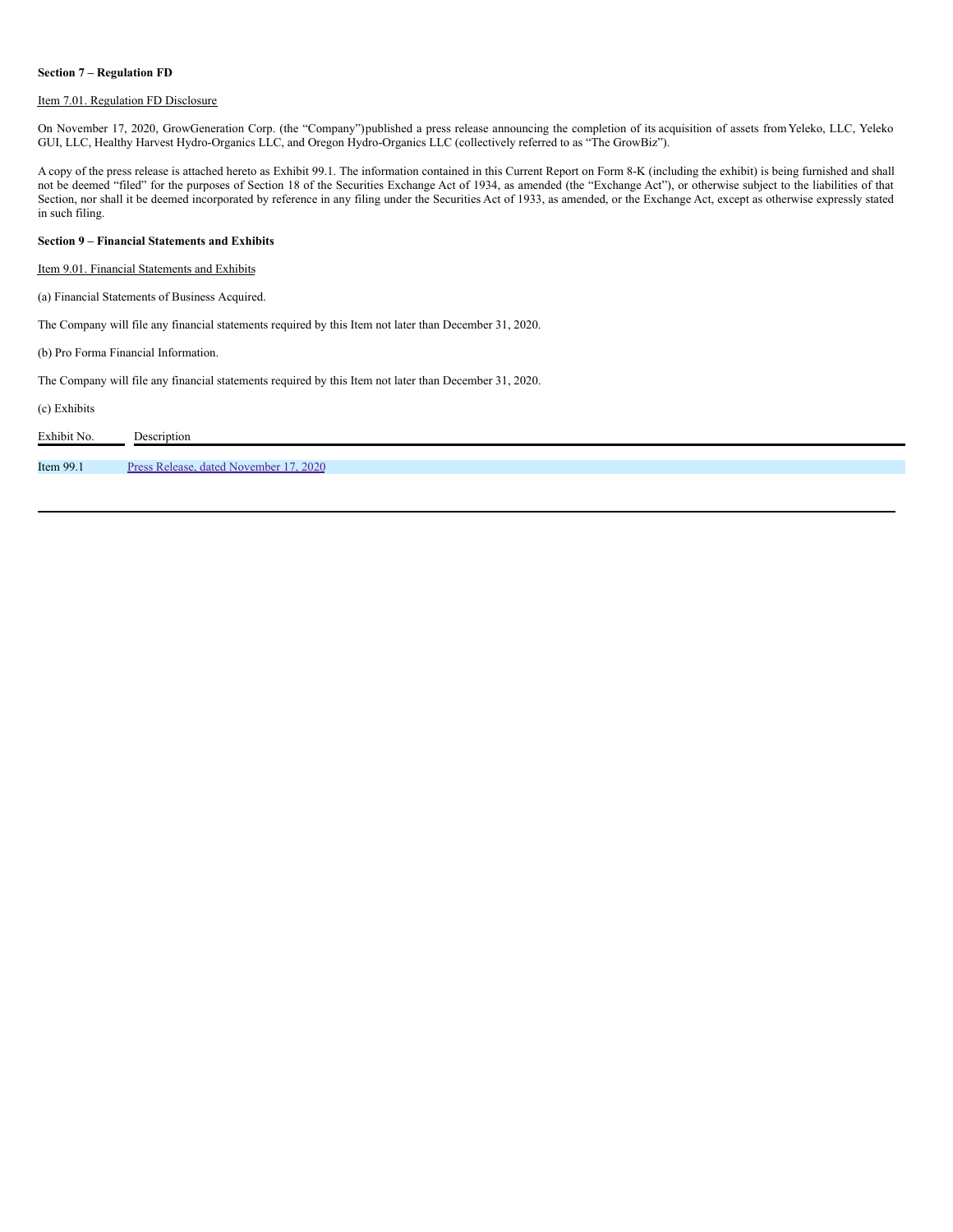# **SIGNATURES**

Pursuant to the requirements of the Securities Exchange Act of 1934, as amended, the Registrant has duly caused this report to be signed on its behalf by the undersigned thereunto duly authorized.

Date: November 17, 2020 **GrowGeneration Corp.**

By: /s/ Darren Lampert<br>Name: Darren Lampert Name: Darren Lampert Title: Chief Executive Officer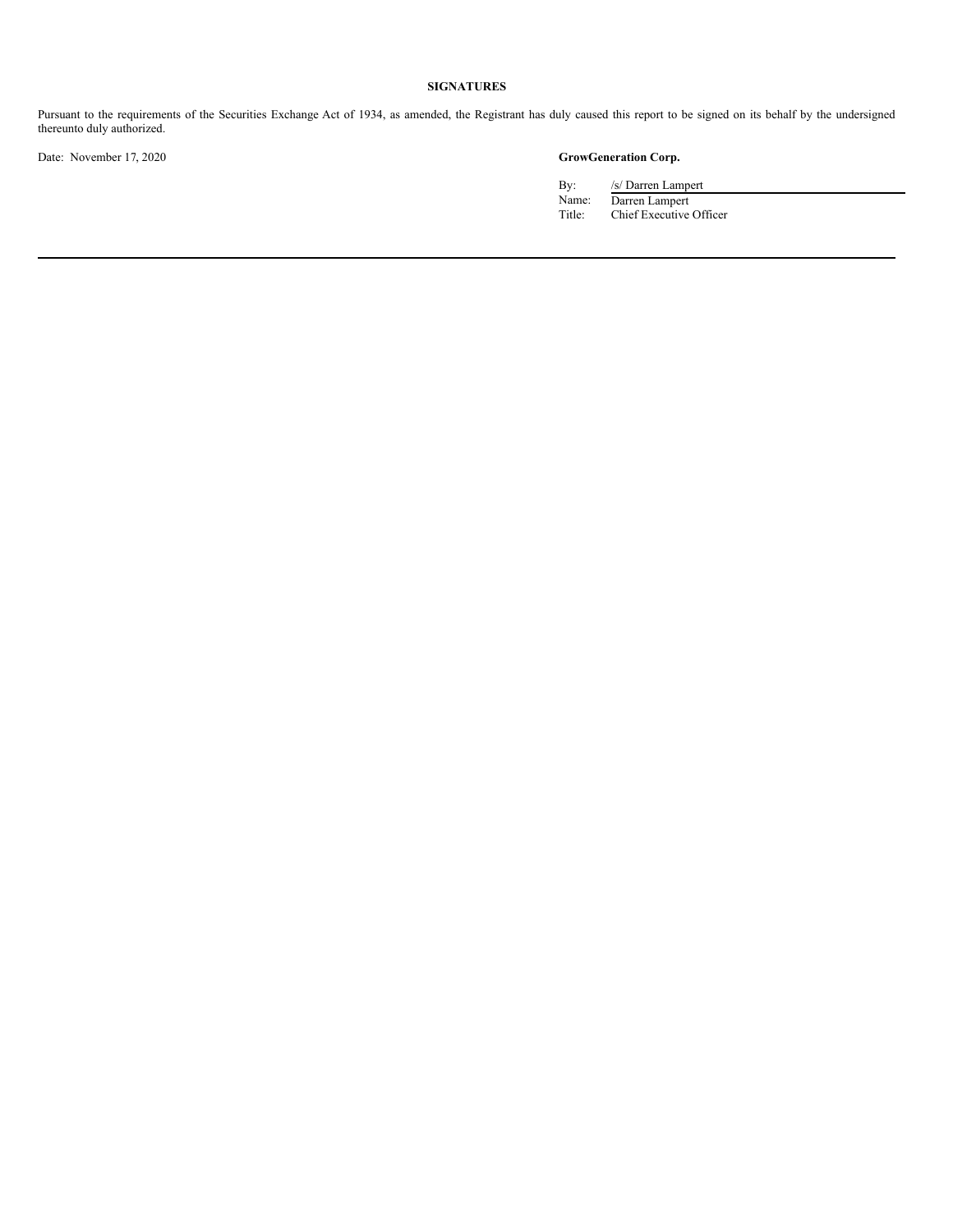

**GrowGeneration Completes Acquisition of The GrowBiz** *Acquisition Brings Total Number of GrowGen Locations to 36*

<span id="page-3-0"></span>**Denver, CO, November 17, 2020 /PRNewswire/** -- GrowGeneration Corp. (NASDAQ: GRWG), ("GrowGen" or the "Company") the nation's largest chain of specialty hydroponic and organic garden centers, today announced it has completed its acquisition of The GrowBiz, the nation's third-largest chain of hydroponic garden centers, with five stores across California and Oregon. The acquisition brings the total number of GrowGen hydroponic garden centers to 36, with new locations in Rocklin, Cotati, Santa Cruz and San Luis Obispo, California, and Portland, Oregon.

Founded in 2010 by Ross and Ryan Haley, The GrowBiz brings annual revenues approaching \$50M and a team of experienced executives and growing professionals to GrowGen's portfolio of nearly 400 employees. Additionally, Ross Haley, the former CEO of Hawthorne Gardening Company, a division of Scotts Miracle-Gro, and General Hydroponics, joins Bob Nardelli, former CEO of Home Depot, as a senior strategic advisor to the Company.

"California continues to be a critical market for GrowGen, accounting for 20 percent of the nation's legal cannabis sales. The GrowBiz locations are complementary to our current footprint, bringing our total number of GrowGen stores in California to ten and Oregon to two," said Darren Lampert, GrowGen's co-founder and CEO. "Given the country's changing political landscape and growing support for marijuana legalization – as evidenced by all five states with marijuana ballot measures passing them earlier this month – we expect to see more counties in California and Oregon permitting more cultivation in 2021 and beyond."

The GrowBiz acquisition marks the Company's sixth acquisition this year and comes on the heels of record earnings. Just last week, the Company announced third-quarter revenues of \$55.0 million and adjusted EBITDA of \$6.6 million – marking the eleventh consecutive quarter of record revenues and EBITDA for the Company. Accordingly, the Company increased its 2020 revenue guidance to \$185 million-\$190 million, and adjusted EBITDA to \$19.0 million-\$20.0 million. It also updated revenue and adjusted EBITDA guidance for 2021 to \$280 million-\$300 million, and \$34 million-\$36 million, respectively.

Added Lampert, "Our success is directly correlated to the growth of the cannabis industry, which is experiencing substantial growth. Our goal is to have GrowGen gardening centers in a minimum of 15 states next year – up from 11 this year – through a combination of acquisitions and new store build-outs."

For more information about GrowGeneration, or to locate its stores, please visitwww.growgeneration.com.